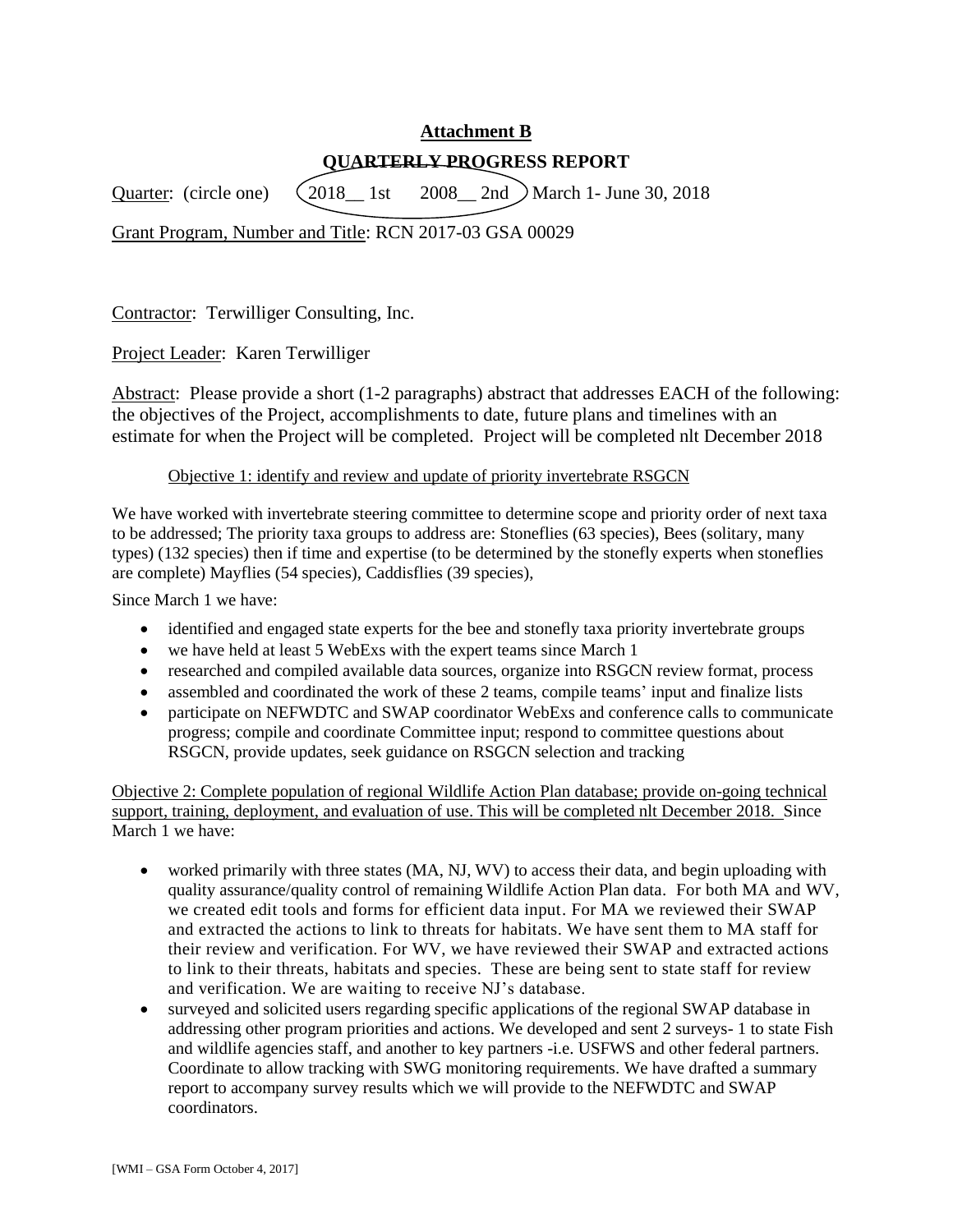Next steps in the 3<sup>rd</sup> qtr we will refine database and queries (in consultation with states) to better identify themes of urgency, actionability, opportunity, etc., to more fully inform future high-priority regional conservation needs and tasks and address regional data analyses for partners. We will also:

- Work with the NEFWDTC to explore the most effective ways to promote the database to partners
- Work with the NEFWDTC to explore the most effective ways to provide technical support to targeted groups – 4<sup>th</sup> qtr
- Perform database maintenance to ensure consistency with base platforms and servers- ongoing

#### Were planned goals/objectives achieved last quarter? Yes

Progress Achieved: we have a draft list of RSGCN Bees and stoneflies to present to NEFWDTC for their September meeting and we have a draft database use report. (we are at least 1/3 of the way to final accomplishment for each Objective listed above.

To meet the objective of updating the NE SWAP Database to include additional information from MA and NJ, we…

To meet the objective of understanding the use of the NE SWAP Database, we designed two surveys, one for states and one for partners. These surveys asked users to explain what kind of information they were seeking, whether they were able to find it, how it could be made easier to use, and what additional information it should contain. The responses to the survey have been summarized in a draft report. In the third quarter we will review this report with the NEFWDTC and revise it to best answer their questions.

To meet the objective of expanding the RSGCN list to include additional Invertebrate taxa, we worked with the steering committee to choose taxa to focus on. We recruited native bee and stonefly experts. We compiled available data for those two taxa, trained the experts to follow the RSGCN method, and facilitated their review resulting in the first draft of RSGCN lists for these taxa. In the third quarter we will continue to work with these experts to finalize these lists and begin the process of review mayflies.

Difficulties Encountered in Meeting Goals and Objectives: waiting on NJ's database and MA and WV state staff to review and verify our work.

Activities Anticipated Next Quarter:

- Work with NEFWDTC and SWAP coordinators to explore ways to refine database and queries (in consultation with states) to better identify themes of urgency, actionability, opportunity, etc., to more fully inform future high-priority regional conservation needs and tasks and address regional data analyses for partners. We will also:
- Work with NEFWDTC and SWAP coordinators to explore ways Promote the database to partners
- Develop the most effective ways to design and provide technical support to facilitate additional state agency staff and partner use  $-4<sup>th</sup>$  qtr
- Perform database maintenance to ensure consistency with base platforms and serversongoing

Expected End Date: December 2018